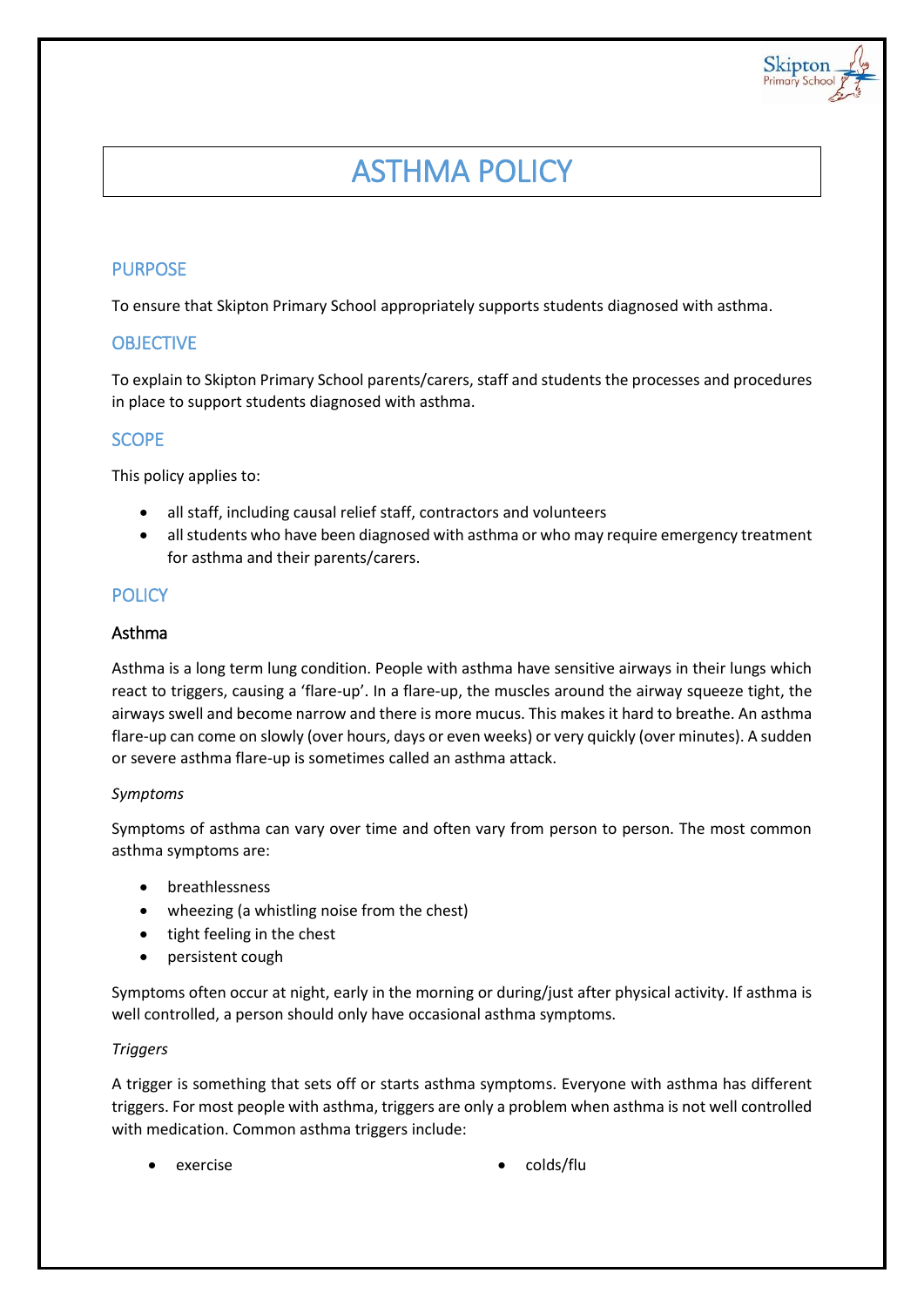

- smoke (cigarette smoke, wood smoke from open fires, burn-offs or bushfires)
- house dust mites **moulds**
- 
- chemicals such as household cleaning products
- 
- laughter or emotions, such as stress
- weather changes such as thunderstorms and cold, dry air
- 
- pollens **by animals** such as cats and dogs
	- deodorants (including perfumes, aftershaves, hair spray and aerosol deodorant sprays)
- food chemicals/additives **channels** certain medications (including aspirin and anti-inflammatories)

#### Asthma management

If a student diagnosed with asthma enrols at Skipton Primary School:

- 1. Parents/carers must provide the school with an Asthma Action Plan which has been completed by the student's medical practitioner. The plan must outline:
	- the prescribed medication taken by the student and when it is to be administered, for example as a pre-medication to exercise or on a regular basis
	- emergency contact details
	- the contact details of the student's medical practitioner
	- the student's known triggers
	- the emergency procedures to be taken in the event of an asthma flare-up or attack.
- 2. Parents/carers should also provide a photo of the student to be included as part of the student's Asthma Action Plan.
- 3. Skipton Primary School will keep all Asthma Action Plans:
	- In the staff room, above the stovetop.
- 4. School staff may also work with parents/carers to develop a Student Health Support Plan which will include details on:
	- how the school will provide support for the student
	- identify specific strategies
	- allocate staff to assist the student
- 5. If a student diagnosed with asthma is going to attend a school camp or excursion, Skipton Primary School parents/carers are required to provide any updated medical information.
- 6. If a student's asthma condition or treatment requirements change, parent/carers must notify the school and provide an updated Asthma Action Plan.
- 7. School staff will work with parents/carers to review Asthma Action Plans (and Student Health Support Plans) once a year.

## Student asthma kit

All students diagnosed with asthma are required to have a student asthma kit at school which contains:

- their own prescribed reliever medication labelled with the student's name
- their spacer (if they use one)

Student asthma kits will be stored **in the staffroom, above the stove top.**

#### Asthma emergency response plan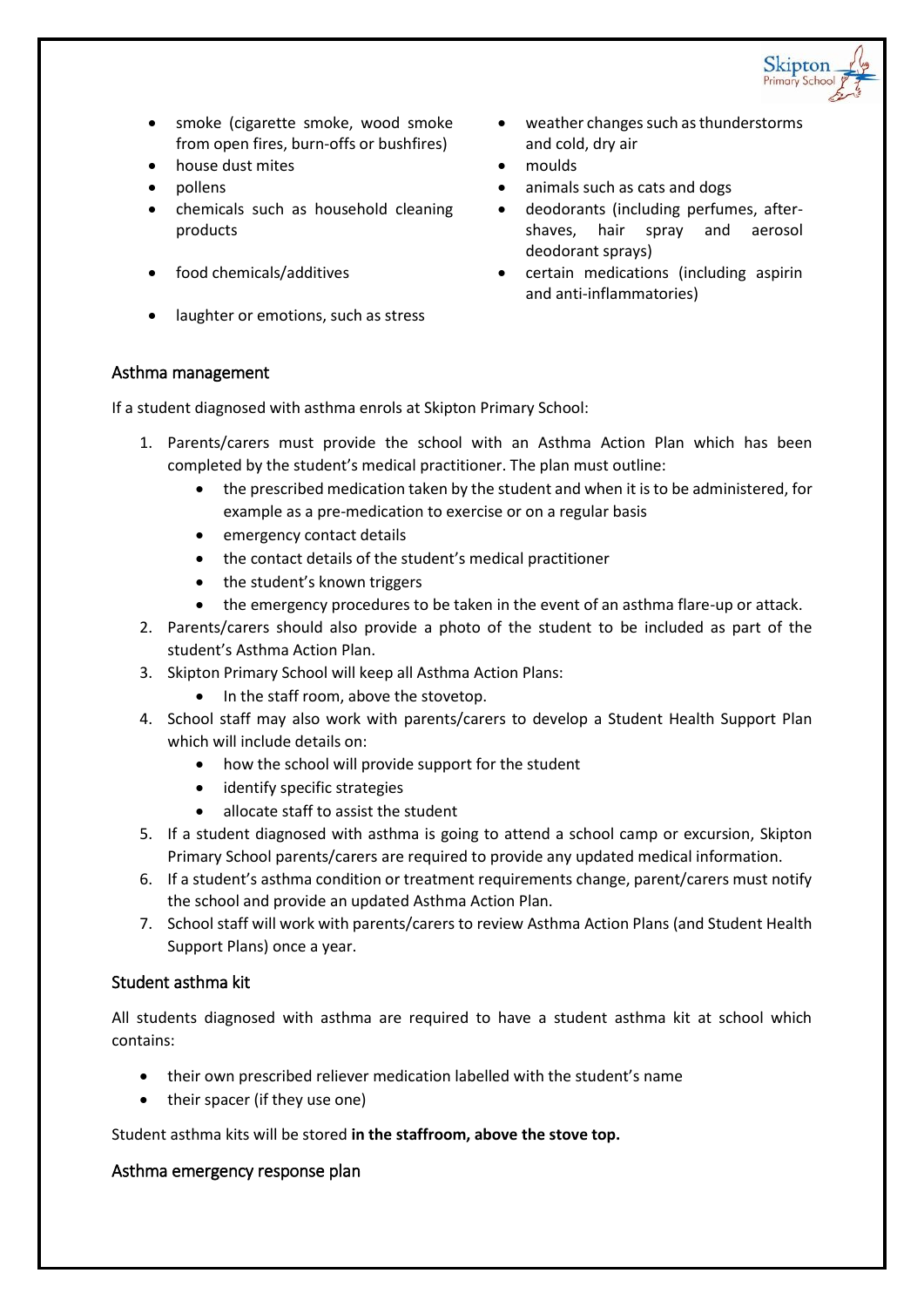

If a student is:

- having an asthma attack
- difficulty breathing for an unknown cause, even if they are not known to have asthma

School staff will endeavour to follow the Asthma First Aid procedures outlined in the table below. School staff may contact Triple Zero "000" at any time.

| <b>Step</b> | <b>Action</b>                                                                                                                                                                       |
|-------------|-------------------------------------------------------------------------------------------------------------------------------------------------------------------------------------|
| 1.          | Sit the person upright                                                                                                                                                              |
|             | Be calm and reassuring                                                                                                                                                              |
|             | Do not leave them alone<br>$\bullet$                                                                                                                                                |
|             | Seek assistance from another staff member or reliable student to locate the<br>student's reliever, the Asthma Emergency Kit and the student's Asthma Action<br>Plan (if available). |
|             | If the student's action plan is not immediately available, use the Asthma First<br>$\bullet$<br>Aid as described in Steps 2 to 5.                                                   |
| 2.          | Give 4 separate puffs of blue or blue/grey reliever puffer:                                                                                                                         |
|             | Shake the puffer<br>$\bullet$                                                                                                                                                       |
|             | Use a spacer if you have one<br>$\bullet$                                                                                                                                           |
|             | Put 1 puff into the spacer<br>$\bullet$                                                                                                                                             |
|             | Take 4 breaths from the spacer<br>$\bullet$                                                                                                                                         |
|             | Remember - Shake, 1 puff, 4 breaths                                                                                                                                                 |
| 3.          | Wait 4 minutes                                                                                                                                                                      |
|             | If there is no improvement, give 4 more separate puffs of blue/grey reliever as                                                                                                     |
|             | above                                                                                                                                                                               |
|             | (or give 1 more dose of Bricanyl or Symbiocort inhaler)                                                                                                                             |
| 4.          | If there is still no improvement call Triple Zero "000" and ask for an ambulance.                                                                                                   |
|             | Tell the operator the student is having an asthma attack<br>$\bullet$                                                                                                               |
|             | Keep giving 4 separate puffs every 4 minutes until emergency assistance arrives                                                                                                     |
|             | (or 1 dose of Bricanyl or Symbicort every 4 minutes - up to 3 doses of Symbicort)                                                                                                   |
| 5.          | If asthma is relieved after administering Asthma First Aid, stop the treatment and                                                                                                  |
|             | observe the student. Notify the student's emergency contact person and record the                                                                                                   |
|             | incident                                                                                                                                                                            |

Staff will call Triple Zero "000" immediately if:

- the person is not breathing
- if the person's asthma suddenly becomes worse or is not improving
- if the person is having an asthma attack and a reliever is not available
- if they are not sure if it is asthma
- if the person is known to have anaphylaxis

## Training for staff

Skipton Primary School will arrange the following asthma management training for staff.

Skipton Primary School will also conduct a briefing for staff once every two years on:

• the procedures outlined in this policy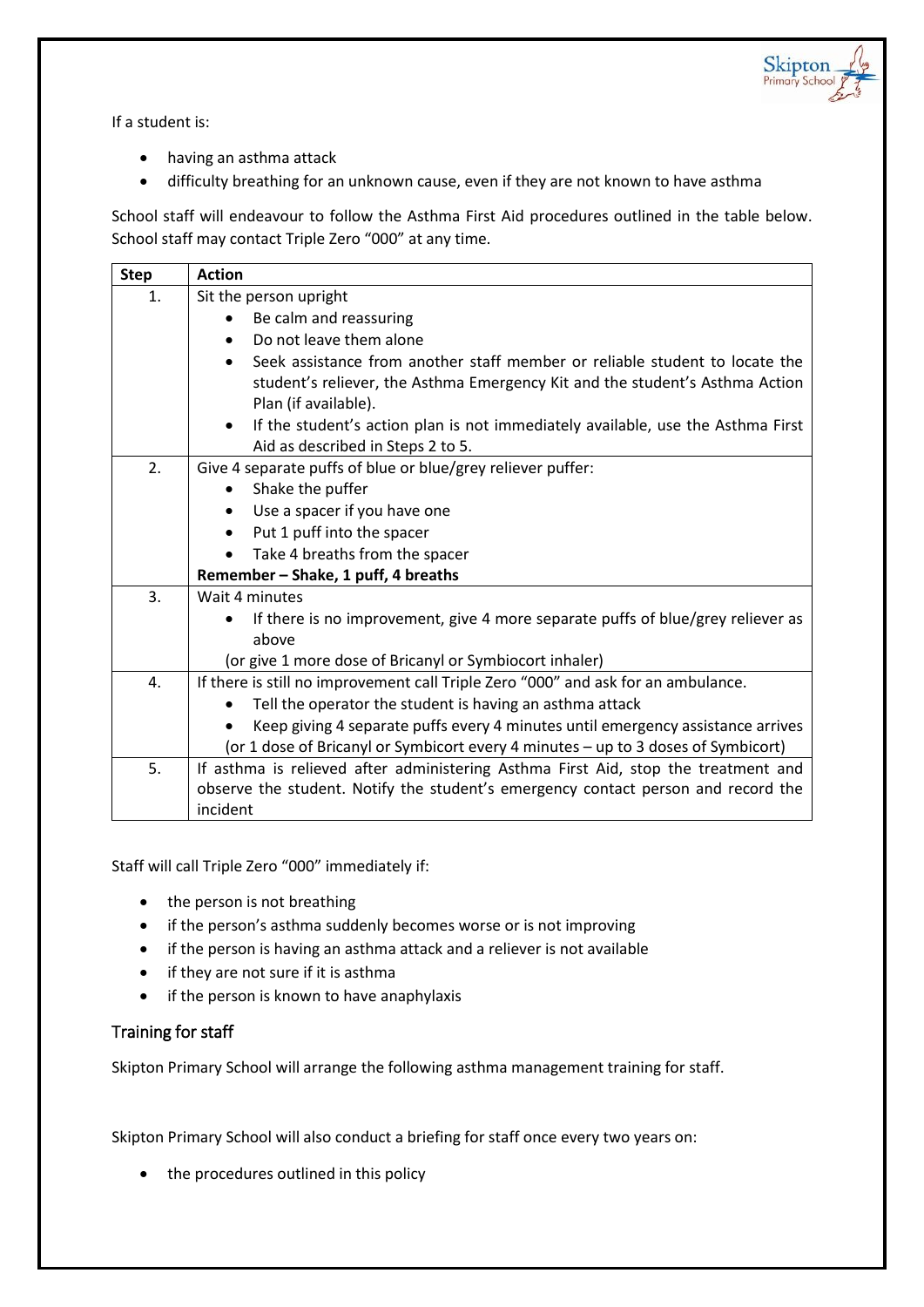

- the causes, symptoms and treatment of asthma
- identities of the students diagnosed with asthma
- how to use a puffer and spacer
- the location of:
	- o the Asthma Emergency Kits
	- o asthma medication which has been provided by parents for student use.

Skipton Primary School will also provide this policy to casual relief staff and volunteers who will be working with students, and may also provide a briefing if the principal decides it is necessary depending on the nature of the work being performed.

## Asthma Emergency Kit

Skipton Primary School will provide and maintain at least two Asthma Emergency Kits. One kit will be kept on school premises above the stove top in the staff room and one will be a mobile kit for activities such as:

- yard duty
- camps and excursions.

The Asthma Emergency Kit will contain:

- at least 1 blue or blue/grey reliever medication such as Airomir, Admol or Ventolin
- at least 2 spacer devices (for single person use only) to assist with effective inhalation of the blue or blue/grey reliever medication (Example School will ensure spare spacers are available as replacements). Spacers will be stored in a dust proof container.
- clear written instructions on Asthma First Aid, including:
	- o how to use the medication and spacer devices
	- o steps to be taken in treating an asthma attack
- A record sheet/log for recording the details of an asthma first aid incident, such as the number of puffs administered [see template record sheet in "additional resources"].

Natalie Clark will monitor and maintain the Asthma Emergency Kits. They will:

- ensure all contents are maintained and replaced where necessary
- regularly check the expiry date on the canisters of the blue or blue/grey reliever puffers and place them if they have expired or a low on doses
- replace spacers in the Kits after each use (spacers are single-person use only)
- dispose of any previously used spaces.

The blue or blue/grey reliever medication in the Asthma Emergency Kits may be used by more than one student as long as they are used with a spacer. If the devices come into contact with someone's mouth, they will not be used again and will be replaced.

After each use of a blue or blue/grey reliever (with a spacer):

- remove the metal canister from the puffer (do not wash the canister)
- wash the plastic casing
- rinse the mouthpiece through the top and bottom under running water for at least 30 seconds
- wash the mouthpiece cover
- air dry then reassemble
- test the puffer to make sure no water remains in it, then return to the Asthma Emergency Kit.